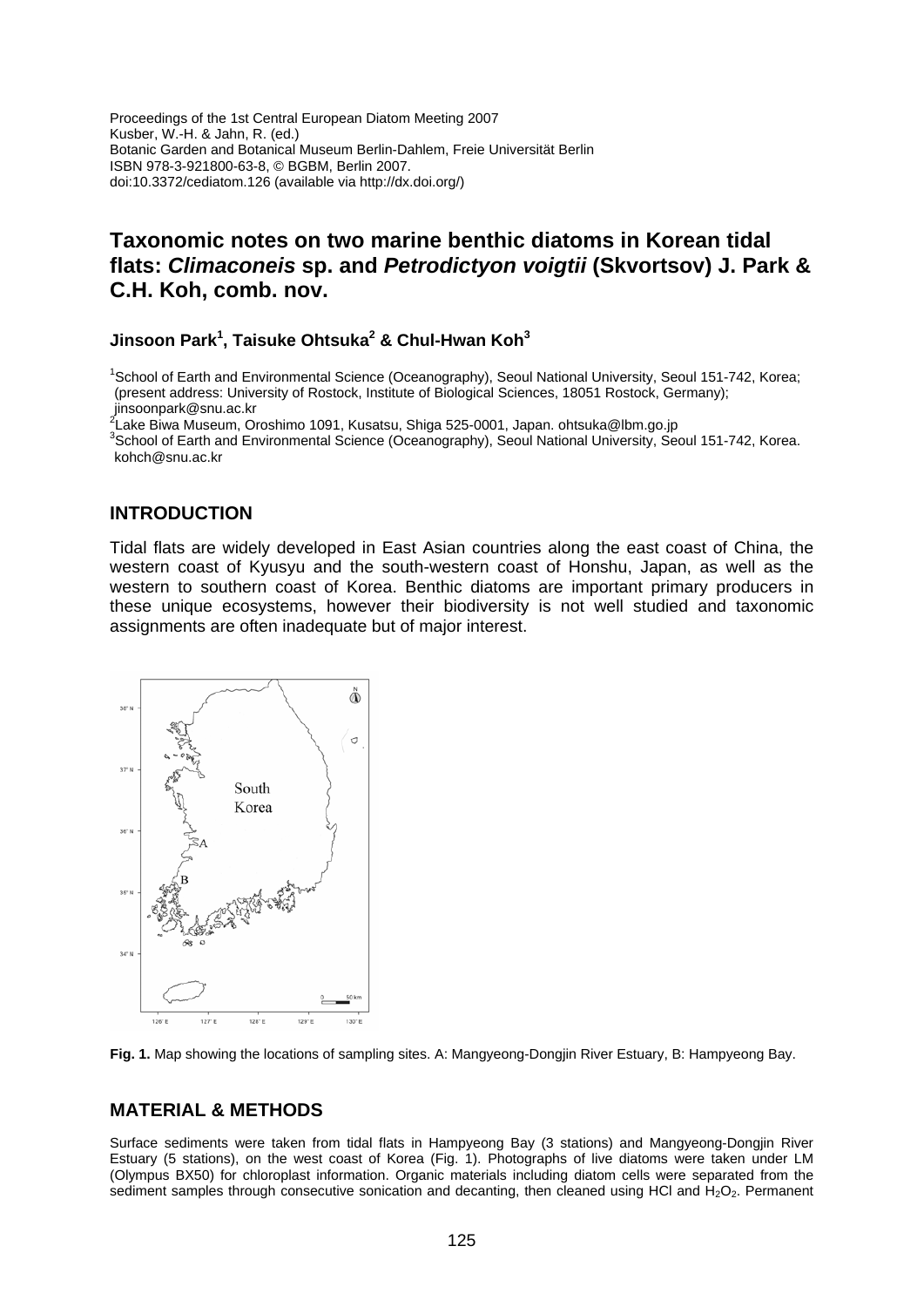preparations were prepared using Pleurax resin, and diatom frustules were photographed and observed under LM. SEM (JEOL 6301F) photos were also taken of some of the samples.

## **RESULTS**

It was found that taxonomic revisions are required for two benthic diatoms from the Korean tidal flats, namely *Climaconeis* sp. and *Petrodictyon voigtii* (Skvortsov) J. Park & C.H Koh, comb. nov.



**Fig. 2–5.** Illustration of *Berkeleya scopulorum* and LM photographs of *Climaconeis* sp. – 2. *Berkeleya scopulorum* shown in Hustedt 1961-1966. – 3. Chloroplasts of *Climaconeis* sp. – 4. Apical area of *Climaconeis* sp. – 5. Central area of *Climconeis* sp. – Scale bar = 10 µm

#### *Climaconeis* **sp.** (Fig. 3–5).

**Dimension:** Length: 110–185 µm, width: 11–12 µm, striae: 17–18 in 10 µm.

**Taxonomy:** This taxon has long been identified and reported as *Navicula scopulorum* Bréb. ex Kütz. and/or *Berkeleya scopulorum* (Bréb. ex Kütz.) E.J.Cox in East Asia because of its superficial resemblance to *B. scopulorum* (Fig. 2). However, while *B. scopulorum* has comparably parallel striae pattern in and around the central area, specimens from Korean tidal flat showed strongly radiated striae pattern in the corresponding area. It also has distinctive outer undulations in the valve margin, which, together with the striae pattern, suggest that specimens from the Korean tidal flat are not conspecific with *B. scopulorum*. Furthermore, the chloroplasts (Fig. 3) show that this taxon is not a member of the genus *Berkeleya*; numerous (four to six pairs, personal observation) ribbon-shaped chloroplasts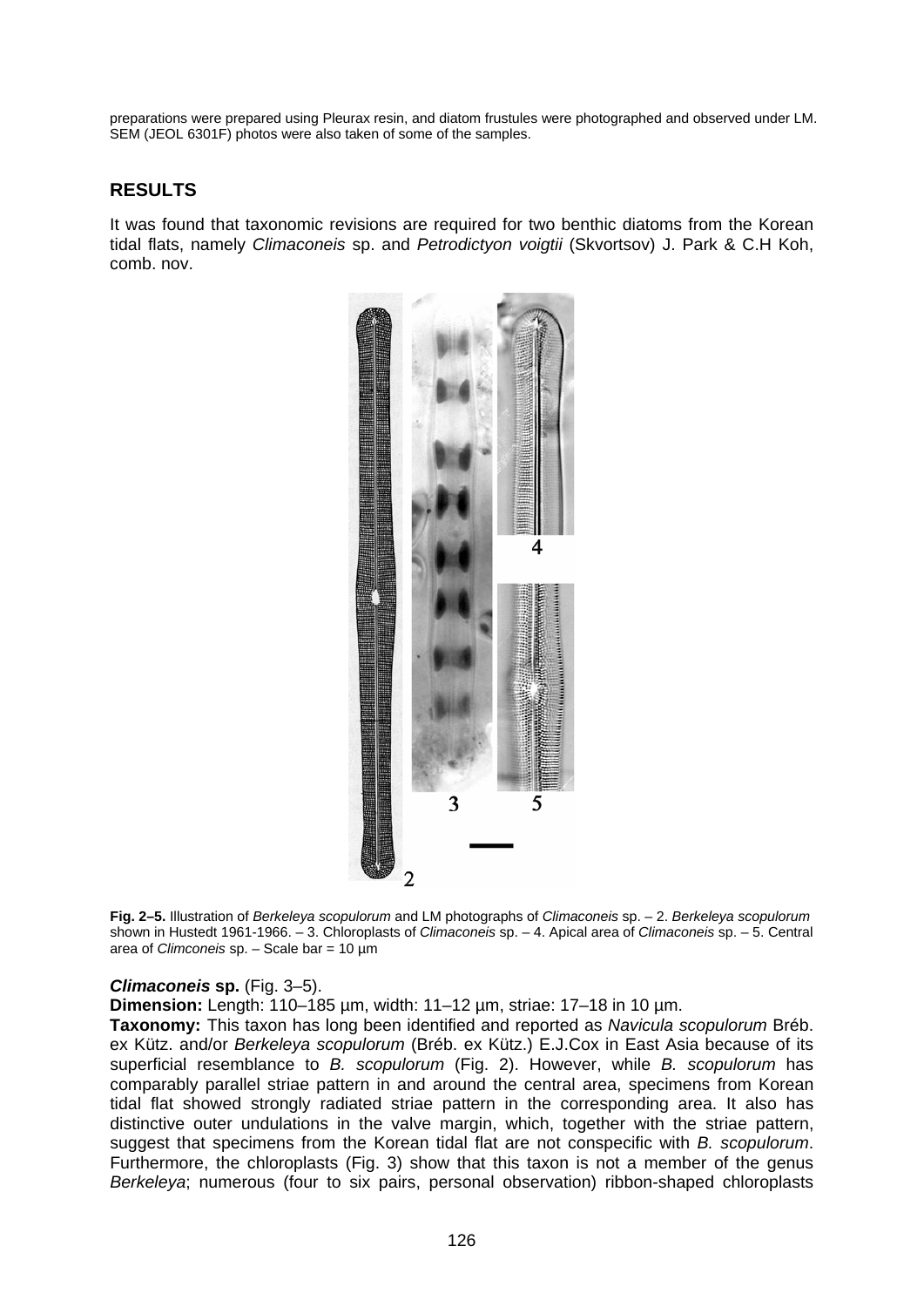indicate that this taxon should be a member of the genus *Climaconeis* (Round et al. 1990), presumably a new species from East Asia.

**Distibution:** Based on photographic information in the literatures from East Asia, this taxon was reported as *B. scopulorum* in Nakdong river estuary, Korea (Cho 1988), Gyeonggi Bay, Korea (Koh et al. 2007), Matsukawaura Lagoon, Japan (Nigorikawa & Hasegawa 1999) and Fujian Coast, China (Jin et al. 1985). It was also observed in Hampyeong Bay, Korea (this study). So far, no photographic report of *B. scopulorum* from East Asia which fits to its original description was found. Thus it is suspected that all the reports of *B. scopulorum* in East Asia are records for the occurrence of *Climaconeis* sp. which may be widespread throughout the coasts of Korea, Japan and China.



**Fig. 6–9.** LM and SEM photographs of *Petrodictyon voigtii*. – 6. Valve face (LM) – 7. Valve face (SEM). – 8. 'Nostril-like' raphe endings at broader pole (SEM). – 9. Two polar raphe endings at narrower pole. – Scale bar  $(Fiq. 6) = 10 \mu m.$ 

#### *Petrodictyon voigtii* **(Skvortsov) J. Park & C.H. Koh, comb. nov.** (Fig. 6 -9).

**Basionym**: *Surirella voigtii* Skvortsov in Philippine Journal of Science 47: 160, pl. 1: fig. 1-3, pl. 2, fig. 1. 1931, non *Surirella voigtii* Meister, nom. illeg.

**Nomenclature:** Although VanLandingham (1978) regarded *Surirella voigtii* Skvortsov as a later homonym and synonym of *Surirella voigtii* Meister (1932), *Surirella voigtii* Skvortsov has been published earlier than *Surirella voigtii* Meister (P. Silva, pers. comm.). In addition, the illustrations indicate that *Surirella voigtii* Skvortsov and *Surirella voigtii* Meister are two different species.

**Dimension:** Length: 58–60 µm, width: 28–30 µm, costae: 3 in 10 µm, striae: 20 in 10 µm. **Taxonomy:** The morphology and size of the specimens from the Korean tidal flat (Fig. 6) fit well to the original photographs and description of *Surirella voigtii* Skvortsov, which was first observed and reported from China (Skvortzow 1931). Meanwhile SEM photographs (Fig. 7– 9) showed that our *'Surirella voigtii'* is a member of the genus *Petrodictyon* judging from its 'nostril-like' raphe endings at the broader pole, two polar raphe endings at the narrower pole and a comparably smooth valve face (Round et al. 1990).